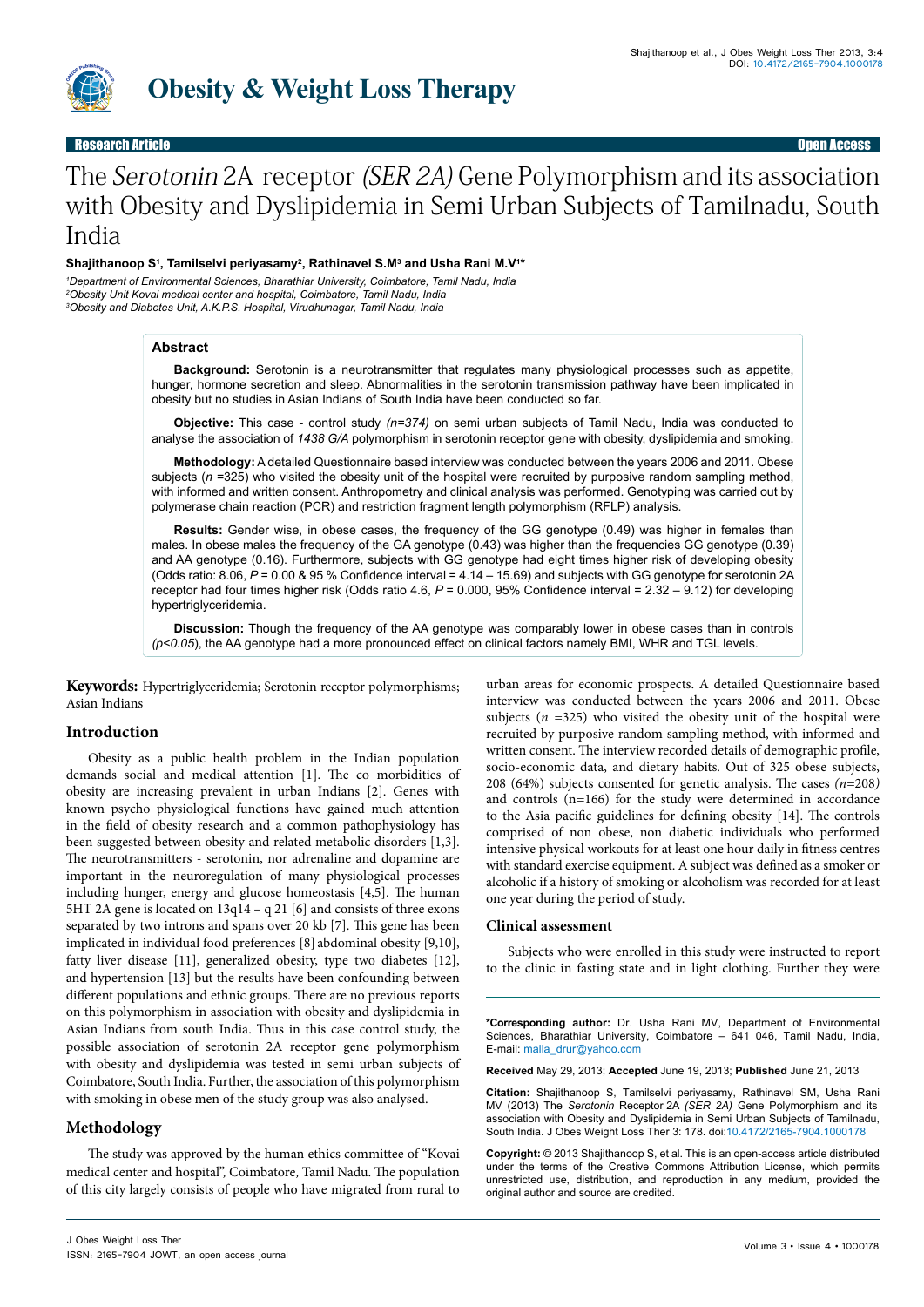**Citation:** Shajithanoop S, Tamilselvi periyasamy, Rathinavel SM, Usha Rani MV (2013) The *Serotonin* Receptor 2A *(SER 2A)* Gene Polymorphism and its association with Obesity and Dyslipidemia in Semi Urban Subjects of Va [4] and its association with Obes Ther 3: 178. doi:10.4172/2165-7904.1000178

instructed to void urine prior to clinical assessment. Male and female nurses recorded anthropometric measurements for the subjects of respective genders. Body weight was recorded to the nearest 0.1 kg using a weighing machine calibrated for accuracy. The height was recorded to the nearest 0.1 cm. BMI was expressed in kg/m<sup>2</sup> Waist circumference was measured using a non stretchable measuring tape with the participant standing erect, abdomen relaxed, arms at the side and feet together with weight divided equally over both legs. Participants were told to breathe normally and to breathe out gently at the time of measurement. Hip circumference was measured at the level of the maximal protrusion of the gluteal muscles. It was expressed as centimetres (cms). Waist hip ratio (WHR) was calculated by the formula waist (cms)/Hip (cms). Body mass Index [BMI] was calculated by the formula - Weight (kg)/Height (m²) and expressed as kg/m² [15]

#### **Metabolic parameters**

5 ml of venous blood samples for biochemical analysis were obtained after an 8 hour overnight fast. The samples were stored on ice and transported to the laboratory immediately. Serum was obtained by centrifugation at 1600 rpm for 20 minutes at 4°C and an aliquot of serum was tested for total cholesterol (TC) and Triglycerides (TGL) using a semi automated analyzer using commercial reagents. (Medsource one biomedicals Private Ltd., India). Total cholesterol was measured by Cholesterol oxidase - peroxidase (CHOD – POD) method. Fasting blood glucose (FBG) was measured by Glucose oxidase – Peroxidase method (GOP–POD). High density lipoprotein cholesterol [HDL-C] was determined by precipitation with phosphotungstic acid and magnesium chloride as per the instructions of the manufacturer. Low density lipoprotein cholesterol [LDL-C] was estimated by Friedewald formula [16]. Very low density lipoprotein cholesterol was abbreviated as VLDL-C. All biochemical values were expressed in milligrams per decilitre (mg/dl).

### **Clinical standards**

Asian Indians have higher percentage of body fat, abdominal obesity at lower or similar BMI levels as compared to white Caucasians. Therefore obesity in this study was defined in accordance to the Asia Pacific guidelines. High WHR in males is defined as >0.95 and >0.80 in females [15]. Dyslipidemia was defined by the criteria formulated by the National cholesterol education program, Adult treatment panel 111 (NCEP–ATP III) [17]. Dysglycemia was defined in accordance to IDF definition [18].

#### **Genotype analysis**

Five milliliter of fasting venous bloods from consenting cases and controls were collected in sterile EDTA coated vaccutainers and coded appropriately. DNA was isolated by a non enzymatic method [19] and was amplified by PCR using primers as mentioned by Sorlí et al. [20] with initial denaturation at 94°C for 3 minutes, final denaturation at 94°C for 15 seconds, annealing at 55°C for 15 seconds, initial extension at 72°C for 30 seconds and final extension at 72°C for ten minutes, to obtain a 497 base pair amplicon. A total of 35 cycles was essential for amplification. Restriction digestion of PCR amplicon with *Msp I* restriction enzyme (New England Biolabs, USA) resulted in two fragments of 236 and 261 base pairs for the G allele whereas the allele A was undigested. The fragments were separated by electrophoresis on a 2% agarose gel.

### **Data analysis**

Demographic and clinical factors were entered into an Excel

**Obese cases AA genotype GG genotype GA genotype** Male 0.16 0.39 0.43 receptor

| Table 1(b): Frequency distribution of genotypes in non obese controls for SER2A |  |
|---------------------------------------------------------------------------------|--|
| recentor                                                                        |  |

| Non Obese controls | AA genotype | <b>GG genotype</b> | <b>GA genotype</b> |
|--------------------|-------------|--------------------|--------------------|
| Male               | 0.25        | 0.20               | 0.53               |
| Female             | 0.37        | 0.15               | 0.46               |

spread sheet and double checked for errors. The comparison of mean differences between cases and controls, smokers and non smokers, was performed by student's*'t'* test and one way ANOVA. The correlation between anthropometric factors and bio-chemical parameters was tested by Pearson's two tailed correlation test. Allelic frequencies were determined by chi square test and the association of genotypes with obesity and elevated triglycerides was determined by Univariate logistic regression analysis. A *p* value less than or equal to 0.05 was considered significant. Linear regression analysis was performed to test the association of genotypes with smoking in males subjects of this study. Statistical analyses were performed by SPSS (version 11, Stat corp USA.)

Page 2 of 4

## **Results**

Gender wise, in obese cases, the frequency of the GG genotype (0.49) was highest among obese females than males. In obese males the frequency of the GA genotype (0.43) was high followed by GG genotype (0.39) and AA genotype (0.16) (Table 1a and 1b).The frequencies were significantly in Hardy Weinberg equilibrium with Chi square p value of 0.03. In non obese controls, the frequency of the GA genotype (0.53) was higher in males than females. The frequency of the GG genotype was lowest (0.15) in females than males (0.20). The chi square p value was 0.24 and thus insignificant. Univariate regression analysis revealed that subjects with GA genotype for serotonin 2A receptor had two times higher risk of developing obesity (Odds ratios 2.9,  $p = 0.00$ , and 95% Confidence Interval 1.59 -5.32) than subjects of AA genotype. On the other hand subjects with GG genotype had eight times higher risk of developing obesity (Odds ratio: 8.06,  $p = 0.00$  and 95% Confidence  $interval = 4.14 - 15.69$ .

Logistic regression analysis with TGL as the outcome variable revealed that subjects with GG genotype for serotonin 2A receptor had four times higher risk (Odds ratio 4.6, *p* = 0.000, 95% Confidence interval = 2.32 – 9.12) for developing hypertriglyceridemia than subjects with GA genotype (Odds ratio 2.76, p = 0.00, 95% Confidence interval = 1.43 – 5.43). Clinical factors associated with elevated TGL levels were LDL, VLDL, BMI and WHR. A positive two tailed correlation was observed between BMI and WHR, TGL and LDL but a negative correlation was observed between BMI and HDL. The mean BMI, WHR and TGL levels were highest among obese cases of AA genotype than subjects of GG and GA genotypes (Tables 2a-2c)**.** Among non obese control subjects, the lowest BMI was recorded in subjects of GG genotype. Likewise the mean TGL and LDL levels were lowest in subjects of GG genotype. Pearson's two tailed correlation test was applied to test the association of BMI with clinical factors. Among subjects of GG genotype, BMI was positively associated with WHR, TC, TGL and LDL. A negative correlation was observed between BMI and HDL which indicates that as BMI increases, the levels of HDL decrease.

**Table 1 (a):** Frequency distribution of genotypes in obese cases for *SER2A*

| Female    | 0.03 | 0.49                                                                                   | 047 |
|-----------|------|----------------------------------------------------------------------------------------|-----|
| receptor. |      | <b>Table 1(b):</b> Frequency distribution of genotypes in non obese controls for SER2A |     |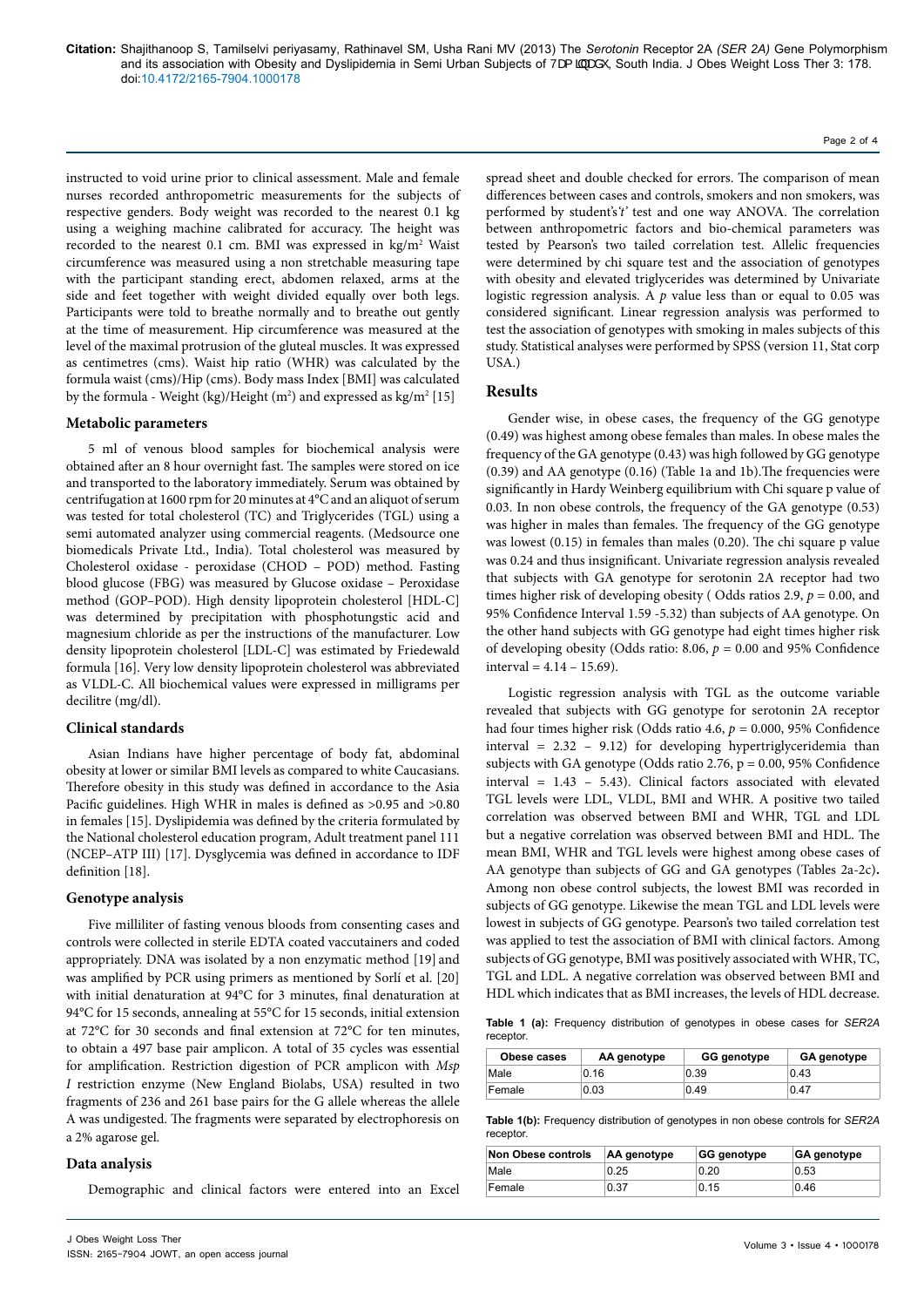Values are presented as mean and S.D with 95% CI.

**Table 2 (a):** Anthropometric and biochemical features of GG homozygotes.

| <b>Clinical Variable</b> | Controls (n=31)    | Cases (n=95)       | P Value * |
|--------------------------|--------------------|--------------------|-----------|
| BMI (kg/m2)              | $22.53 \pm 3.89$   | $30.04 \pm 2.62$   | 0.00      |
| <b>WHR</b>               | $0.87 \pm 0.04$    | $0.93 \pm 0.08$    | <b>NS</b> |
| FBG (mg/dl)              | $105.51 \pm 10.8$  | $109.36 \pm 19.06$ | <b>NS</b> |
| $TC$ (mg/dl)             | $162.60 \pm 10.11$ | $180.75 \pm 15.12$ | 0.00      |
| TGL (mg/dl)              | $123.13 \pm 18.91$ | $176.24 \pm 17.24$ | 0.00      |
| HDL (mg/dl)              | $45.72 \pm 8.03$   | $29.04 \pm 8.18$   | 0.00      |
| LDL (mg/dl)              | $93.47 \pm 11.7$   | $134.04 \pm 14.16$ | 0.00      |
| VLDL (mg/dl)             | $25.33 \pm 5.91$   | $27.60 \pm 11.82$  | <b>NS</b> |
| LDL/HDL Ratio            | $2.05 \pm 0.05$    | $4.82 \pm 1.02$    | 0.00      |

**Table 2 (b):** Anthropometric and biochemical profile of AA homozygotes.

| <b>Clinical Variable</b> | Controls (n=50)    | Cases $(n=19)$     | P Value   |
|--------------------------|--------------------|--------------------|-----------|
| BMI (kg/m2)              | $22.96 \pm 4.03$   | $32.37 \pm 3.50$   | $0.00*$   |
| <b>WHR</b>               | $0.85 \pm 0.08$    | $0.97 \pm 0.08$    | $0.00*$   |
| FBG (mg/dl)              | $100.89 \pm 15.68$ | $10412 + 77$       | <b>NS</b> |
| $TC$ (mg/dl)             | $167.75 \pm 15.9$  | $168.78 \pm 19.63$ | 0.000     |
| TGL (mg/dl)              | $108.73 \pm 14.8$  | $185.21 \pm 16.73$ | 0.000     |
| HDL (mg/dl)              | $52.79 \pm 9.7$    | $35.06 \pm 13.4$   | 0.000     |
| LDL (mg/dl)              | $92.06 \pm 9.0$    | $137.00 \pm 15.31$ | <b>NS</b> |
| VLDL (mg/dl)             | $23.42 \pm 4.92$   | $24.31 \pm 8.31$   | 0.000     |
| LDL/HDL Ratio            | $1.74 \pm 0.47$    | $4.46 \pm 1.5$     | 0.00      |

**Table 2 (c):** Anthropometric and biochemical features of GA homozygotes.

| <b>Clinical Variable</b> | Controls (n=85)   | Cases $(n=94)$     | P Value   |
|--------------------------|-------------------|--------------------|-----------|
| BMI (kg/m2)              | $23.81 \pm 1.4$   | $29.11 \pm 2.63$   | $0.000*$  |
| WHR                      | $0.87 \pm 0.06$   | $0.92 \pm 0.07$    | 0.000     |
| FBG (mg/dl)              | $103.61 \pm 9.89$ | $110.10 \pm 18.69$ | 0.005     |
| TC (mg/dl)               | $172.10 \pm 8.5$  | $183.28 \pm 12.84$ | 0.018     |
| TGL (mg/dl)              | $131.93 \pm 18.4$ | $17744 + 224$      | 0.000     |
| HDL (mg/dl)              | $49.6 \pm 6.86$   | $29.98 \pm 10.89$  | 0.000     |
| LDL (mg/dl)              | $97.2 \pm 6.33$   | $132.57 \pm 15.73$ | 0.000     |
| VLDL (mg/dl)             | $26.60 \pm 6.2$   | $26.08 \pm 4.99$   | <b>NS</b> |
| LDL/HDL Ratio            | $2.03 \pm 0.057$  | $477 + 12$         | 0.000     |

## **Discussion**

In this case control study, the possible association between the *-1438 G/A* polymorphism and obesity was assessed in semi urban subjects of Tamil Nadu, India. Among the GG, AA and GA genotypes obtained for the serotonin 2A receptor, the AA genotype was associated with higher BMI and WHR than GG and GA genotypes. Though the frequency of the AA genotype was comparably lower in obese cases than in controls *(P<0.05*), the AA genotype had a more pronounced effect on clinical factors namely BMI, WHR and TGL levels. This is similar to the observations of Santos et al. [21] wherein a lower percentage (17.7%) of AA genotype was observed than AG and GG genotypes, In a case control study between obese and non obese controls, Rosmond et al. [9] observed a higher frequency of the G/A genotype (51.6%) followed by A/A (35.6%) and G/G genotype (12.9%) in obese men, which are similar to the observations of the present study. Gender wise, the frequency of the G/G allele was higher in obese females than in obese males. The mean WHR (0.92) in obese subjects of A/A genotype in the present study was higher than the observations of Rosmond et al. [9,10] indicating the possible role of the A/A genotype with abdominal obesity and hypertriglyceridemia in the study subjects. Sorli et al. [20] reported that the A/A genotype was associated with lower BMI and WHR, but the present study observed the association of the AA genotype with elevated BMI, WHR and TGL levels. This could be probably due to ethnic differences of the study population with those of previous reports. In frequency distribution, the GA genotype (45.67%) and GG (45.19%) were more predominant than the AA genotype. It can be postulated that the GA and GG genotype are highly associated with obesity in concordance to earlier reports. The association of genotypes with BMI and TGL levels was tested in separate linear regression models. The AA genotype predisposes obese individuals to hyper triglyceridemia than GA and GG genotypes. Rosmond et al. [9,10] observed elevated triglyceride levels in obese subjects of GA genotype and Muldoon et al. [22] revealed an association between reduced central serotonergic response and the metabolic syndrome in overweight, insulin-resistant and dyslipidemic individuals. Conversely, Hinney et al. [23] did not find any association between the 5-HTT variant and body weight, although the study was focused on the allele distribution in relation to *anorexia nervosa* patients and extremely obese individuals. Other studies [24-26] added evidence to original finding that the frequency of the A allele of the -1438A/G polymorphism was significantly higher in patients with eating disorders in control subjects.

The -1438 *G/A* polymorphism in the serotonin 2A receptor is a functional SNP and the presence of the A allele increases the transcriptional activity of the gene [27]. This polymorphism also influences individual predisposition to smoking and alcohol dependence. The probable association of this SNP in male obese smokers was also analysed. In this study group, only male subjects were smokers and alcoholics. Among obese males, the AA genotype was associated more with smoking and alcoholism ( $r^2$ =0.835) than GA and GG genotypes. These subjects reported a history of chronic addiction to smoking and alcoholism for more than four years. Pearson's two tailed correlation test revealed a positive two tailed correlation with alcoholism and smoking only in obese subjects of AA genotype similar to the observations of Polina et al. [27] in brazilian smokers. On the contrary, Terayama et al. [28] found no association between the A-1438G polymorphism and smoking in the Japanese population. Smoking and alcoholism initiate the risk for arthrosclerosis and metabolic disorders such as type 2 diabetes and hypertriglyceridemia. It is evident that if obese men of the study group do not adhere to lifestyle modification, may develop type two diabetes and cardiovascular diseases. Among numerous molecular markers, genetic screening of obese smokers and alcoholics for polymorphisms in the serotonin *2A* receptor assumes significance in view of the need for appropriate clinical treatment of obesity due to genetic etiology.

#### **Acknowledgement**

The authors are thankful to the subjects who participated in this study. Financial support as Major Research Project from University Grants Commission, New Delhi, India, to the corresponding author is gratefully acknowledged.

#### **References**

- 1. [Yuan X, Yamada K, Ishiyama-Shigemoto S, Koyama W, Nonaka K \(2000\)](http://www.ncbi.nlm.nih.gov/pubmed/10768099)  Identification of polymorphic loci in the promoter region of the serotonin [5-HT2C receptor gene and their association with obesity and type II diabetes.](http://www.ncbi.nlm.nih.gov/pubmed/10768099)  [Diabetologia 43: 373-376.](http://www.ncbi.nlm.nih.gov/pubmed/10768099)
- 2. [Misra A, Khurana L \(2008\) Obesity and the metabolic syndrome in developing](http://www.ncbi.nlm.nih.gov/pubmed/18987276)  [countries. J Clin Endocrinol Metab 93: S9-30.](http://www.ncbi.nlm.nih.gov/pubmed/18987276)
- 3. [Schwartz MW, Porte D Jr \(2005\) Diabetes, obesity, and the brain. Science 307:](http://www.ncbi.nlm.nih.gov/pubmed/15662002)  [375-379.](http://www.ncbi.nlm.nih.gov/pubmed/15662002)
- 4. [Halford JC, Harrold JA, Lawton CL, Blundell JE \(2005\) Serotonin \(5-HT\) drugs:](http://www.ncbi.nlm.nih.gov/pubmed/15777190)  [effects on appetite expression and use for the treatment of obesity. Curr Drug](http://www.ncbi.nlm.nih.gov/pubmed/15777190)  [Targets 6: 201-213.](http://www.ncbi.nlm.nih.gov/pubmed/15777190)